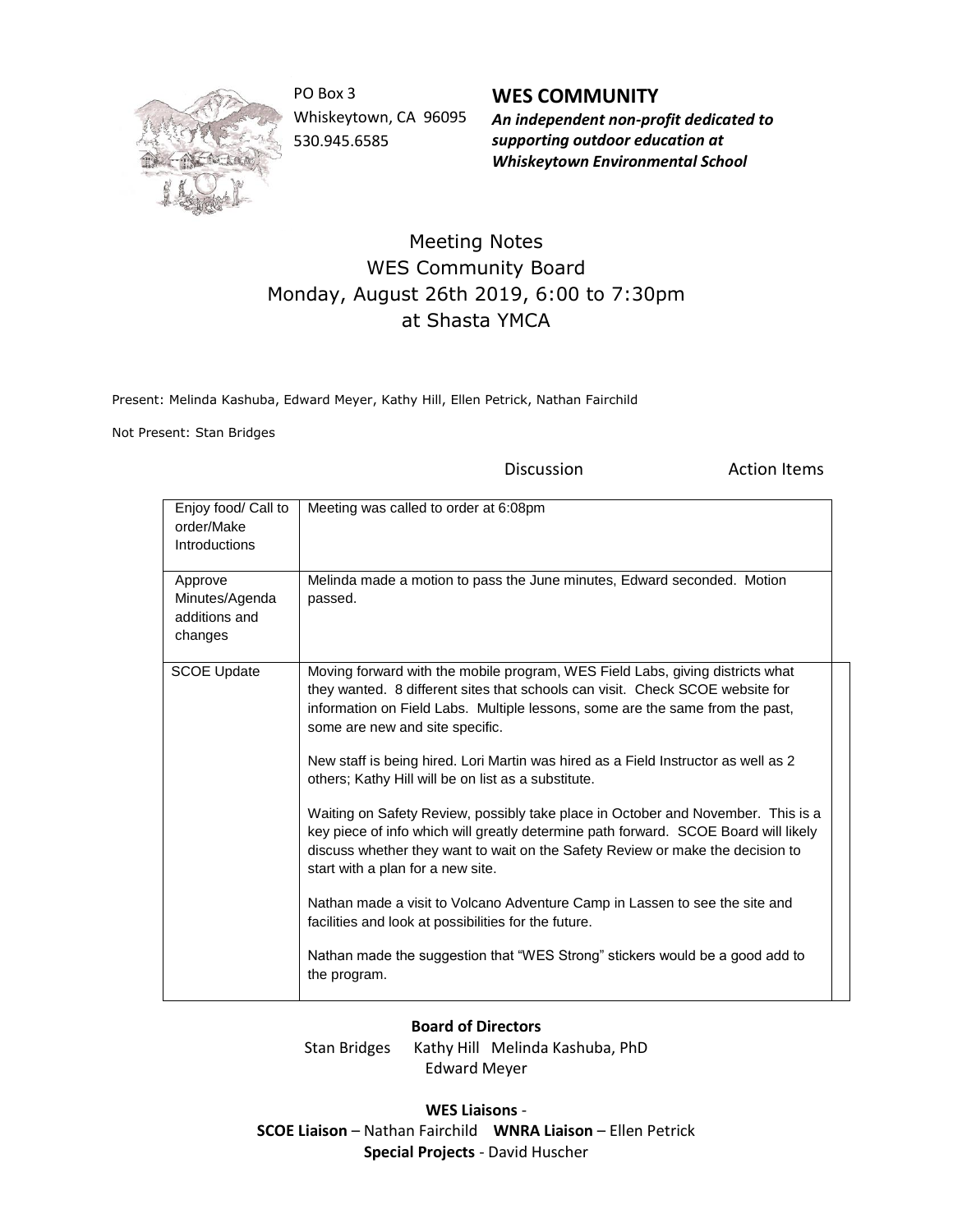| <b>WRNA Report</b>                                  | Current Plan for Reopening Areas:                                                                                                                                                                                                                                                                                         |
|-----------------------------------------------------|---------------------------------------------------------------------------------------------------------------------------------------------------------------------------------------------------------------------------------------------------------------------------------------------------------------------------|
|                                                     | 1.<br>Culvert Rd/Old Rope Swing                                                                                                                                                                                                                                                                                           |
|                                                     | 2.<br>Crystal Creek Falls/Crystal Creek Lower                                                                                                                                                                                                                                                                             |
|                                                     | Crystal Creek Water Ditch<br>3.                                                                                                                                                                                                                                                                                           |
|                                                     | South Shore Drive<br>4.                                                                                                                                                                                                                                                                                                   |
|                                                     | 5.<br><b>Tower House Historic District</b>                                                                                                                                                                                                                                                                                |
|                                                     | Circle Back and Reassess all Open Areas<br>6.                                                                                                                                                                                                                                                                             |
|                                                     | Early August a 2 day cultural landscape workshop took place and was attended by<br>regional and national experts. Some of the Park's Apple trees are resprouting and<br>genetic tests show that the sprouts are from the historic apple tree varietys, not the<br>grafted root stock, which is exciting and welcome news. |
|                                                     | 2 days of strategic planning earlier this month that was very worthwhile for the park<br>staff in attendance that will lead to some very positive outcomes.                                                                                                                                                               |
|                                                     | Hiring is still proving to be a challenge for Visual Information Specialist, but an offer<br>will likely be made later in the week. Filling other positions are proving to be very<br>difficult as well.                                                                                                                  |
|                                                     | Bat Chat was a great success, 80 people in attendance, which was a huge jump<br>from recent programs. Approx. 50 percent drop off in interpretive program<br>attendance thus far this season as the numbers are becoming more available over<br>time.                                                                     |
| <b>Treasurers Report</b>                            | Current Balance \$3,361.31                                                                                                                                                                                                                                                                                                |
|                                                     | \$709 received at 8/3/19 Lions Event. Will deposit \$649 and keep \$60 in cash box<br>with the square device                                                                                                                                                                                                              |
|                                                     | Square Reader is working out well for merchandise sales. Square made \$48.63<br>direct deposit from sales.                                                                                                                                                                                                                |
| On-going<br><b>Business</b>                         |                                                                                                                                                                                                                                                                                                                           |
| 8/3/19 Host Lion's<br><b>WES Camp</b><br>Fundraiser | \$757 total income made at the event at WES Comm both. \$301 in direct<br>donations. \$408 cash received for merchandise. \$50 credit card taken on Square<br>device results in \$48.63 deposited to our account.                                                                                                         |
|                                                     | Communication is continuing with Michael Stewart, Lions Treasurer, regarding<br>raffles and future partnerships in fundraising.                                                                                                                                                                                           |
|                                                     | Kathy estimates approx. 500-700 people attended.                                                                                                                                                                                                                                                                          |
| Redbud Recovery                                     | Project ends 8/30/19 at Whiskeytown Visitor Center.                                                                                                                                                                                                                                                                       |
| Project                                             | Melinda went and collected some tags after the heavy rain put them in an album.                                                                                                                                                                                                                                           |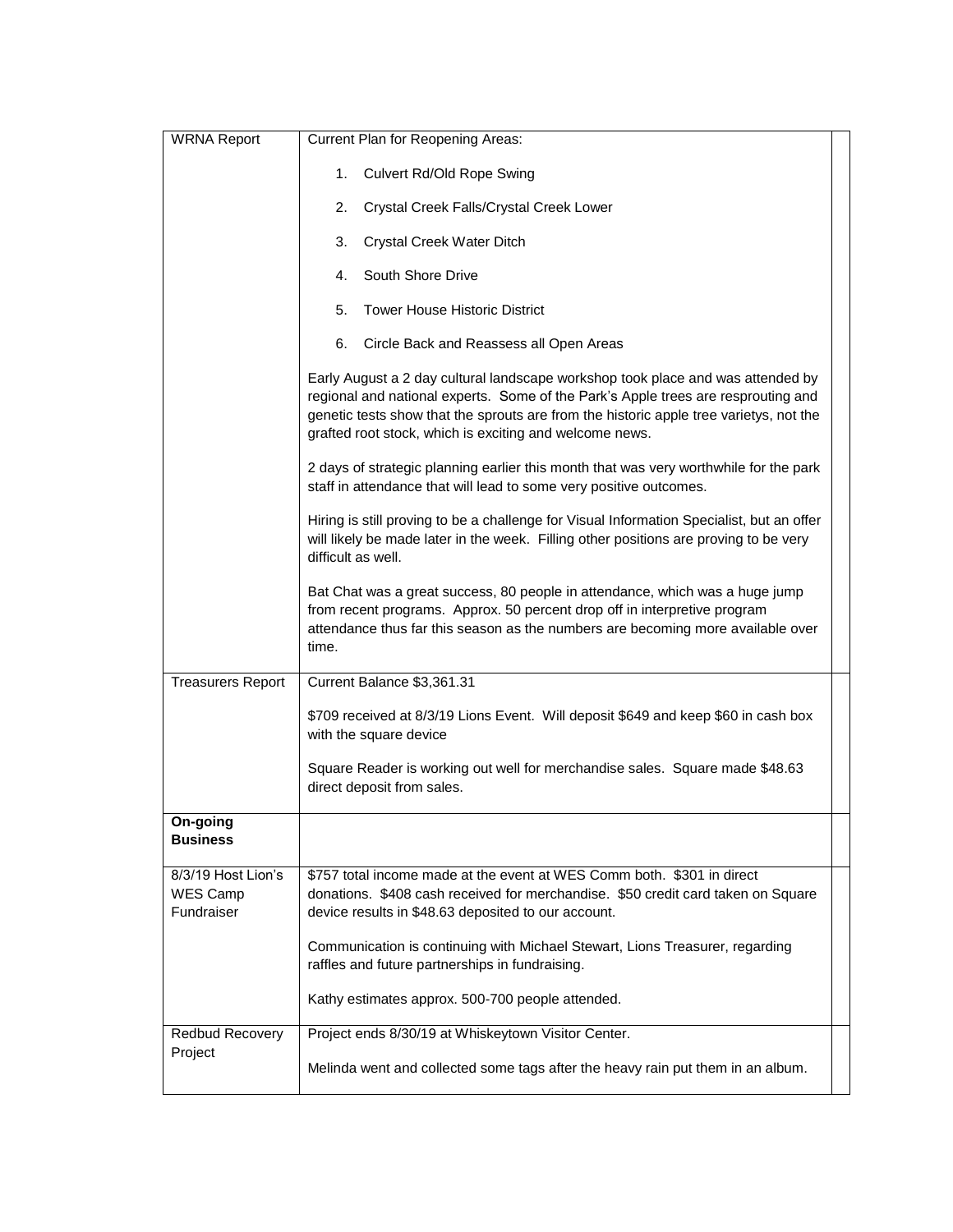| Storage Unit<br>Rental                                                 | Storage unit is up and running and is well organized with all of the boxed<br>merchandise. \$75/month. Board discussed the pros and cons of renting the unit<br>and consensus was that it was a wise investment at this time.                                                                                                                                                                                      |  |
|------------------------------------------------------------------------|--------------------------------------------------------------------------------------------------------------------------------------------------------------------------------------------------------------------------------------------------------------------------------------------------------------------------------------------------------------------------------------------------------------------|--|
| Friends of<br>Whiskeytown<br>Meeting                                   | FOW working on a Dignity Health Grant Proposal that would have funding for<br>Beach Bus, Patio Boat Tours, Lifeguard Program, and Harvest Fest for 2020.<br>Melinda got a contact from FOW regarding non-profit insurance.                                                                                                                                                                                         |  |
| Review NPS MOU                                                         | By having an MOU with NPS we have to have an annual work plan, a document<br>that explains what we plan to do, how we plan to work with the NPS over the<br>course of a year.<br>Board will take the time to next meeting to read over and familiarize themselves<br>with the document. 1 requirement is to have insurance. Melinda plans to call a<br>recommended insurance agent in the coming weeks to discuss. |  |
| Mid-Year Budget<br>for 2019                                            | Board discussed an updated budget and determined that some refining would be<br>beneficial for both our own reference and records and for submission as part of the<br>Giving Tuesday required documentation.                                                                                                                                                                                                      |  |
| <b>Turtle Bay Field</b><br>Trip Open House<br>Thu Oct 3 4-6PM          | Teacher only event to enable them to come and see various exhibits and<br>information regarding Field Trip venues that are available in and around Nor-Cal.<br>Melinda plans to attend. Discussed making "WES Strong" buttons for the event to<br>pass out to teachers.                                                                                                                                            |  |
| <b>New Business</b>                                                    |                                                                                                                                                                                                                                                                                                                                                                                                                    |  |
| Giving Tuesday<br>2019                                                 | Kathy and Melinda will attend meeting on Wed. 8/28/19. Need to determine what<br>our "Ask" is for this year.<br>Discussion of keeping it simple and honest. "Scholarships for Students" or<br>"Funding to Enable Student Attendance"                                                                                                                                                                               |  |
| Periodic Tie-Dye<br><b>Fundraisers At</b><br>California Street<br>Labs | Discussion of having a fairly regular, possible monthly, tie dye event at the Labs.<br>Kathy will discuss with the Labs to see if/when the good space is available.                                                                                                                                                                                                                                                |  |
| 2020 Meeting<br>Dates                                                  | July will likely be hiatus due to Board commitments                                                                                                                                                                                                                                                                                                                                                                |  |
| 50 <sup>th</sup> Anniversary<br>Planning                               | Further discussion of 'When". Discussion centered on putting a Fall date that is<br>conducive to decent weather and not being on the same weekend as the NPS<br>Harvest Fest. Ellen will check when the Harvest Fest is generally scheduled and<br>get back to the Board.                                                                                                                                          |  |
| Meeting Adjourned                                                      | Adjourned at 8:04pm                                                                                                                                                                                                                                                                                                                                                                                                |  |

## Next meeting at Shasta YMCA: 6:00pm September 23, 2019